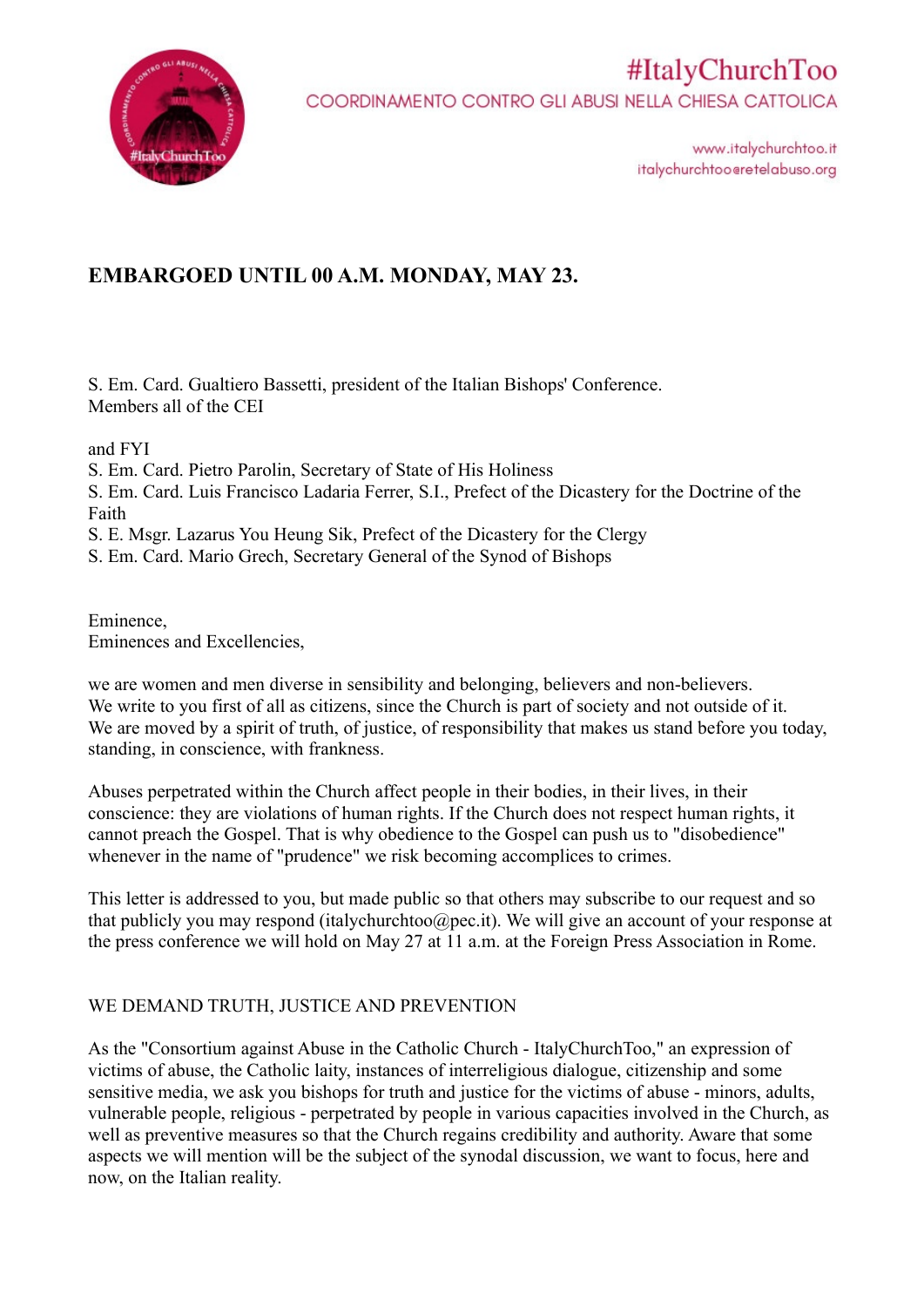

www.italychurchtoo.it italychurchtooeretelabuso.org

#### **A) FROM A TRUTH PERSPECTIVE**

 1) We ask for the full cooperation of the Italian Church in an independent investigation, conducted by credible and super partes professionals, that sheds light on the abuses carried out by clergy in Italy, that sees the efforts of different and very high professionalities united and that uses qualitative, quantitative and documentary methods at the same time; in this perspective, we reject in advance any hypothesis of work carried out with tools and resources internal to the Church itself, which would not have the necessary characteristics of third party and would be non-credible, deficient and ultimately useless, if not harmful.

 2) We ask that the archives of dioceses, convents, monasteries, parishes, pastoral centers, and Catholic educational and scholastic institutions be opened and made available; that channels of effective collaboration be put in place with the institutions of the Italian state so that those guilty of crimes against minors are prosecuted. We are not willing to welcome synergies with state institutions that do not contemplate a serious investigation of the past, direct involvement of victims and reparation commensurate with the harm done. It is necessary that direct personal responsibility, as well as omissions and undue cover-ups, that cause a re-victimization of victims, be ascertained and disclosed, at all levels, for the purpose of proper accountability for the consequences of one's actions, to which we are all called.

 3) We call for addressing the critical issue of the lack of tertiary nature of existing diocesan listening centers, elaborating an alternative proposal that offers neutral and competent professional figures, to make the collection of stories and testimonies less psychologically burdensome, easier, and more rigorous.

#### **B) FROM A JUSTICE PERSPECTIVE**

4) We call for victims and their families to be heard, welcomed and compensated, including financially, for the biological, psychological, moral and economic damages they have suffered, even knowing that nothing can ever compensate for the suffering they have endured. We ask moreover, that paths of accountability of offenders before victims be contemplated at the same time, with a view to restorative justice.

5) We ask for the strict application of the norms established by Pope Francis, in particular contained in the motu proprio *Vos estis lux mundi*, which first and foremost defines the moral and legal obligation to report abuse against minors and vulnerable persons, or against any person, with violence, threats or abuse of authority.

6) We ask that you promote the elimination of the statute of limitations for abuse, as is already happening in other countries: the maturation of the awareness of abuse requires from the victims, as is now attested even in scientific circles, very long times that fatally, today, make the majority of reports prescribed.

#### **C) FROM A PREVENTION PERSPECTIVE:**

Aware that the sphere of abuse prevention, direct and indirect, implies issues of very wide scope -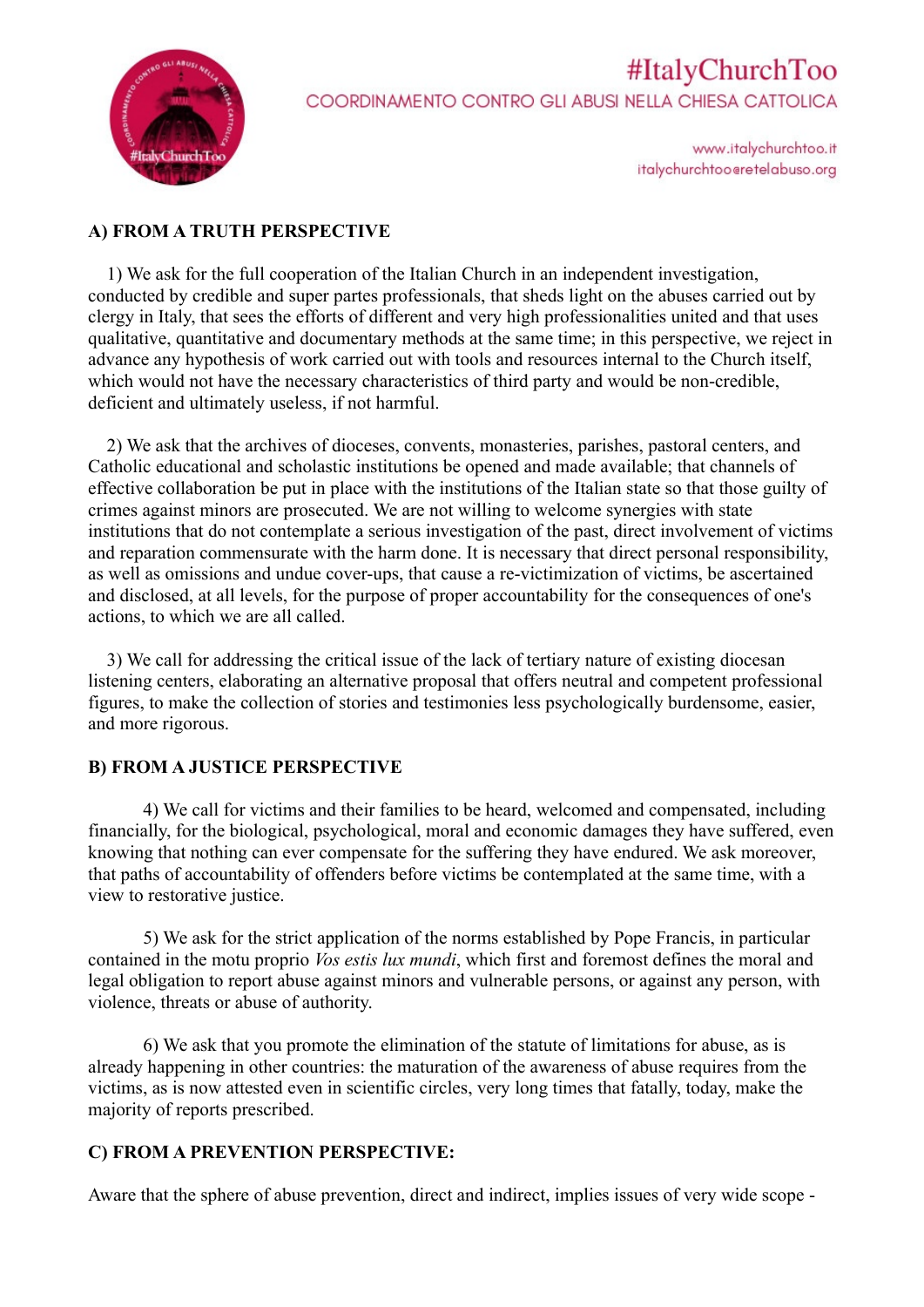

www.italychurchtoo.it italychurchtoo@retelabuso.org

including formation for ordained ministry, a psycho-affective education of seminarians and candidates to religious life, a rethinking of the dynamics of pastoral care - which require very long time for reflection, in the context of this letter:

7) we ask to extend also to clergy and volunteers active in the Church the mandatory antipedophilia certificate, provided for by the Lanzarote Convention, adopted by the Council of Europe and ratified by the Italian government, in order to restore greater transparency to ecclesiastical institutions.

These requests are intended to bring the work of the Italian Church into line with that of other bishops' conferences and individual dioceses, and to sweep away any doubts regarding reticence the Italian episcopate may have regarding the emergence of the true extent of the phenomenon in Italy.

As citizens, victims of abuse, baptized and baptized, mothers, fathers, educators, professionals, we need to see the Italian Church compactly oriented to an operation without shadows and without discounts.

In the certainty of your attention

#### **Coordinamento ItalyChurchToo**

**First signatories:** Francesco Zanardi - Rete L'Abuso - ECA Mario Caligiuri - lawyer - Rete L'Abuso Cristina Balestrini – Sezione Vittime e famiglie Rete L'Abuso Beppe Pavan – Comunità cristiane di base Paola Lazzarini – Donne per la Chiesa Giovanna Bianchi - Donne per la Chiesa Agnès Théry - Donne per la Chiesa Michelangelo Ventura - We are Church Italy Vittorio Bellavite - We are Church Italy Angelo Cifatte - We are Church Italy Paola Cavallari – Osservatorio Interreligioso sulle violenze contro le donne - OIVD Clelia Degli Esposti - OIVD Marzia Benazzi - OIVD Piera Baldelli - OIVD Maria Teresa Milano - OIVD Marco Campedelli - theologian and storyteller - OIVD Paolo Cugini - presbyter and theologian - OIVD Doretta Baccarini - OIVD Ludovica Eugenio - journalist - ADISTA Eletta Cucuzza - journalist - ADISTA Giampaolo Petrucci - journalist - ADISTA Ivana Santomo – Associazione Officina Adista Federico Tulli - journalist – LEFT Federica Tourn - independent journalist